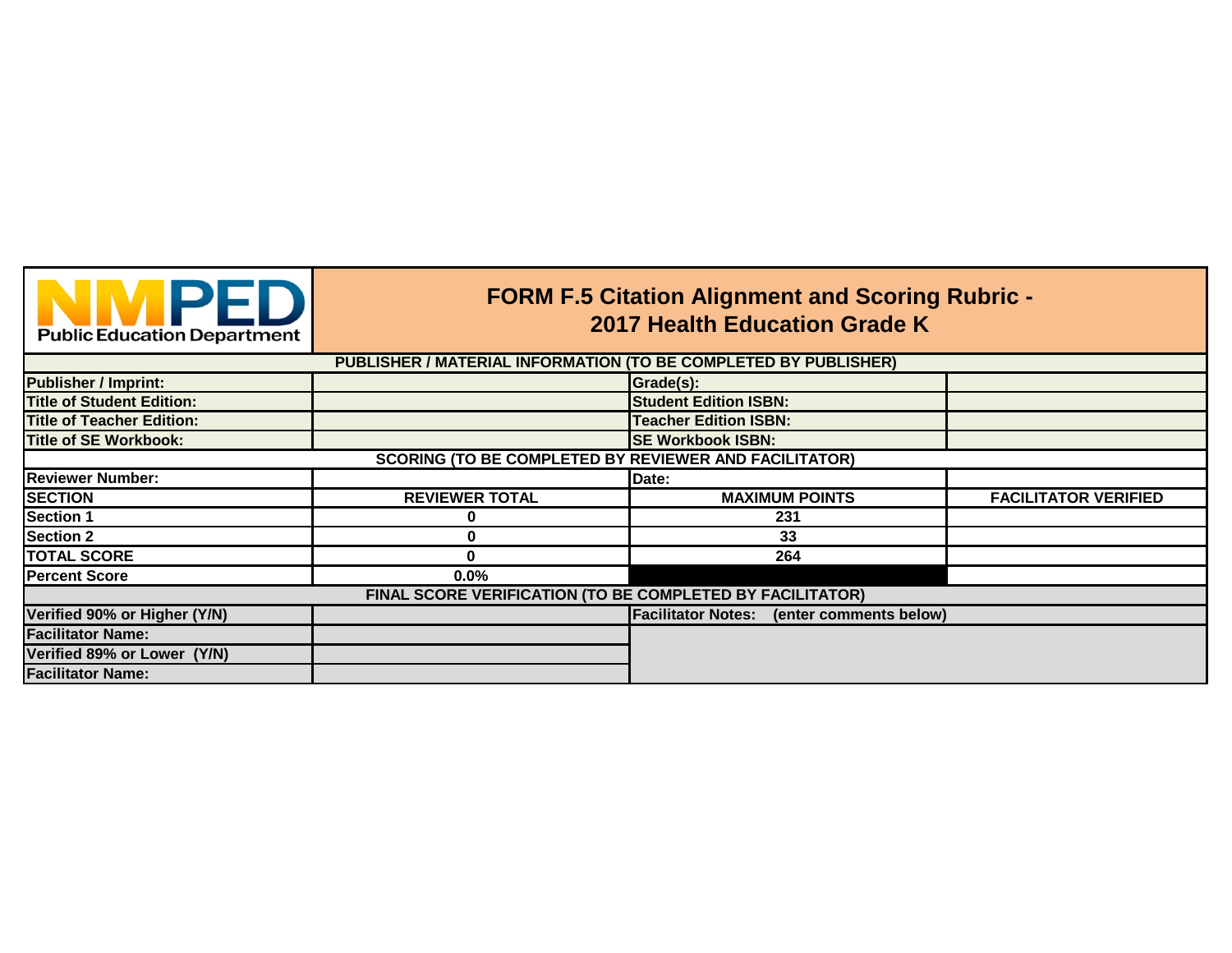|                  | Criteria # SECTION 1: Content Standards, Benchmarks and Performance Standards                                                                                                                    |                     |                     |                     |                     |              |                          |
|------------------|--------------------------------------------------------------------------------------------------------------------------------------------------------------------------------------------------|---------------------|---------------------|---------------------|---------------------|--------------|--------------------------|
|                  | <b>Publisher Instructions:</b>                                                                                                                                                                   |                     |                     |                     |                     |              |                          |
|                  | □ Section 1 criteria are scored as to whether the evidence demonstrates application of Bloom's Taxonomy at the higher levels.<br>$\Box$ For Section 1 you may enter four citations per criteria. |                     |                     |                     |                     |              |                          |
|                  | □ Citations for Section 1 will refer to the Student Edition, Teacher Edition, or Student Workbook                                                                                                |                     |                     |                     |                     |              |                          |
|                  | Reviewer Instructions: Use the Student Edition, Teacher Edition, or Student Workbook to conduct this portion of the review.                                                                      |                     |                     |                     |                     |              |                          |
|                  | $\Box$ Three (3) points: The citation demonstrates Bloom's Level 3.                                                                                                                              |                     |                     |                     |                     |              |                          |
|                  | $\Box$ Two (2) points: The citation demonstrates Bloom's Level 2.                                                                                                                                |                     |                     |                     |                     |              |                          |
|                  | $\Box$ One (1) points: The citation demonstrates Bloom's Level 1.<br>$\square$ Zero (0) points: The citation does not meet Level 1, Level 2, or Level 3.                                         |                     |                     |                     |                     |              |                          |
|                  |                                                                                                                                                                                                  |                     |                     |                     |                     |              |                          |
|                  | Content Standard 1: Students will comprehend concepts related to health promotion<br>and disease prevention. Students will:                                                                      | <b>1st Citation</b> | <b>2nd Citation</b> | <b>3rd Citation</b> | <b>4th Citation</b> | <b>SCORE</b> | <b>Reviewer Comments</b> |
|                  | K-4 Benchmark 1: identify/describe/understand the relationships between personal health behaviors and individual well-being:                                                                     |                     |                     |                     |                     |              |                          |
|                  | 1. describe how personal choices relate to health and how the consequences of                                                                                                                    |                     |                     |                     |                     |              |                          |
|                  | those choices affect self and others (e.g., smoking, lack of physical activity, nutrition,                                                                                                       |                     |                     |                     |                     |              |                          |
|                  | personal hygiene, personal safety);                                                                                                                                                              |                     |                     |                     |                     |              |                          |
| $\boldsymbol{2}$ | 2. describe characteristics of healthy and unhealthy relationships (e.g., describe the                                                                                                           |                     |                     |                     |                     |              |                          |
|                  | unique differences of self and others); and<br>3. describe what is meant by good personal hygiene (e.g., describe the importance                                                                 |                     |                     |                     |                     |              |                          |
| $\boldsymbol{3}$ | of hand washing in disease prevention).                                                                                                                                                          |                     |                     |                     |                     |              |                          |
|                  | K-4 Benchmark 2: identify examples of mental, emotional, social and physical health during childhood:                                                                                            |                     |                     |                     |                     |              |                          |
|                  |                                                                                                                                                                                                  |                     |                     |                     |                     |              |                          |
| 4                | . recognize different emotions;                                                                                                                                                                  |                     |                     |                     |                     |              |                          |
| 5                | 2. identify compassionate behavior and its relationship to diversity (e.g., bullying,                                                                                                            |                     |                     |                     |                     |              |                          |
|                  | disabilities, other special needs);<br>3. identify the differences between safe and unsafe situations (e.g., bullying, good                                                                      |                     |                     |                     |                     |              |                          |
| 6                | touch/bad touch, alcohol, tobacco, other drugs, food contamination); and                                                                                                                         |                     |                     |                     |                     |              |                          |
| 7                | 4. list positive health choices and activities that promote health and help prevent<br>diseases.                                                                                                 |                     |                     |                     |                     |              |                          |
|                  | K-4 Benchmark 3: describe the basic structure and functions of the human body systems:                                                                                                           |                     |                     |                     |                     |              |                          |
|                  | identify the effects of lifestyle choices on body systems (e.g., alcohol, tobacco,                                                                                                               |                     |                     |                     |                     |              |                          |
| 8                | other drugs, second-hand smoke, food, physical activity);                                                                                                                                        |                     |                     |                     |                     |              |                          |
| 9                | 2. describe how stress and emotions affect the body systems; and                                                                                                                                 |                     |                     |                     |                     |              |                          |
| 10               | 3. utilize correct terminology for the human body.                                                                                                                                               |                     |                     |                     |                     |              |                          |
|                  | K-4 Benchmark 4: describe how physical, social and emotional environments influence personal health:                                                                                             |                     |                     |                     |                     |              |                          |
| 11               | recognize the behaviors that could affect other people (e.g., smoking, drinking,                                                                                                                 |                     |                     |                     |                     |              |                          |
|                  | physical activity, nutrition);<br>2. identify the differences between safe and unsafe situations (e.g., bullying, good                                                                           |                     |                     |                     |                     |              |                          |
| 12               | touch/bad touch, alcohol, tobacco, other drugs, food contamination, poisonous                                                                                                                    |                     |                     |                     |                     |              |                          |
|                  | substances);                                                                                                                                                                                     |                     |                     |                     |                     |              |                          |
| 13               | 3. know how to access help (e.g., dial 911 in an emergency, trusted adult); and                                                                                                                  |                     |                     |                     |                     |              |                          |
| 14               | 4. recognize the influences of media and peer pressure on health.                                                                                                                                |                     |                     |                     |                     |              |                          |
|                  | K-4 Benchmark 5: identify common health issues of children:                                                                                                                                      |                     |                     |                     |                     |              |                          |
| 15               | . name common physical health issues of children in same age group (e.g.,                                                                                                                        |                     |                     |                     |                     |              |                          |
|                  | intentional and unintentional injury, personal hygiene);<br>2. name common social health issues of children in same age group (e.g., peer                                                        |                     |                     |                     |                     |              |                          |
| 16               | pressure, relationships);                                                                                                                                                                        |                     |                     |                     |                     |              |                          |
| 17               | 3. name common emotional health issues of children in same age group (e.g.,                                                                                                                      |                     |                     |                     |                     |              |                          |
|                  | effects of bullying, when family member is sick, sadness, domestic violence); and                                                                                                                |                     |                     |                     |                     |              |                          |
| 18               | 4. name common environmental health issues that affect children in same age group                                                                                                                |                     |                     |                     |                     |              |                          |
|                  | (e.g., second-hand smoke, litter, noise).                                                                                                                                                        |                     |                     |                     |                     |              |                          |
|                  | K-4 Benchmark 6: identify health problems that should be detected and treated early and explain how childhood injuries andillnesses can be prevented or treated:                                 |                     |                     |                     |                     |              |                          |
| 19               | . identify symptoms of illness (e.g., runny nose, coughing, fever, stomachache,<br>sadness);                                                                                                     |                     |                     |                     |                     |              |                          |
|                  | 2. list individuals that can help with detecting and treating childhood injuries and                                                                                                             |                     |                     |                     |                     |              |                          |
| <b>20</b>        | illnesses (e.g., parent, grandparent,                                                                                                                                                            |                     |                     |                     |                     |              |                          |
|                  | teacher, counselor, nurse, doctor);                                                                                                                                                              |                     |                     |                     |                     |              |                          |

| <b>4th Citation</b> | <b>SCORE</b> | <b>Reviewer Comments</b> |
|---------------------|--------------|--------------------------|
|                     |              |                          |
|                     |              |                          |
|                     |              |                          |
|                     |              |                          |
|                     |              |                          |
|                     |              |                          |
|                     |              |                          |
|                     |              |                          |
|                     |              |                          |
|                     |              |                          |
|                     |              |                          |
|                     |              |                          |
|                     |              |                          |
|                     |              |                          |
|                     |              |                          |
|                     |              |                          |
|                     |              |                          |
|                     |              |                          |
|                     |              |                          |
|                     |              |                          |
|                     |              |                          |
|                     |              |                          |
|                     |              |                          |
|                     |              |                          |
|                     |              |                          |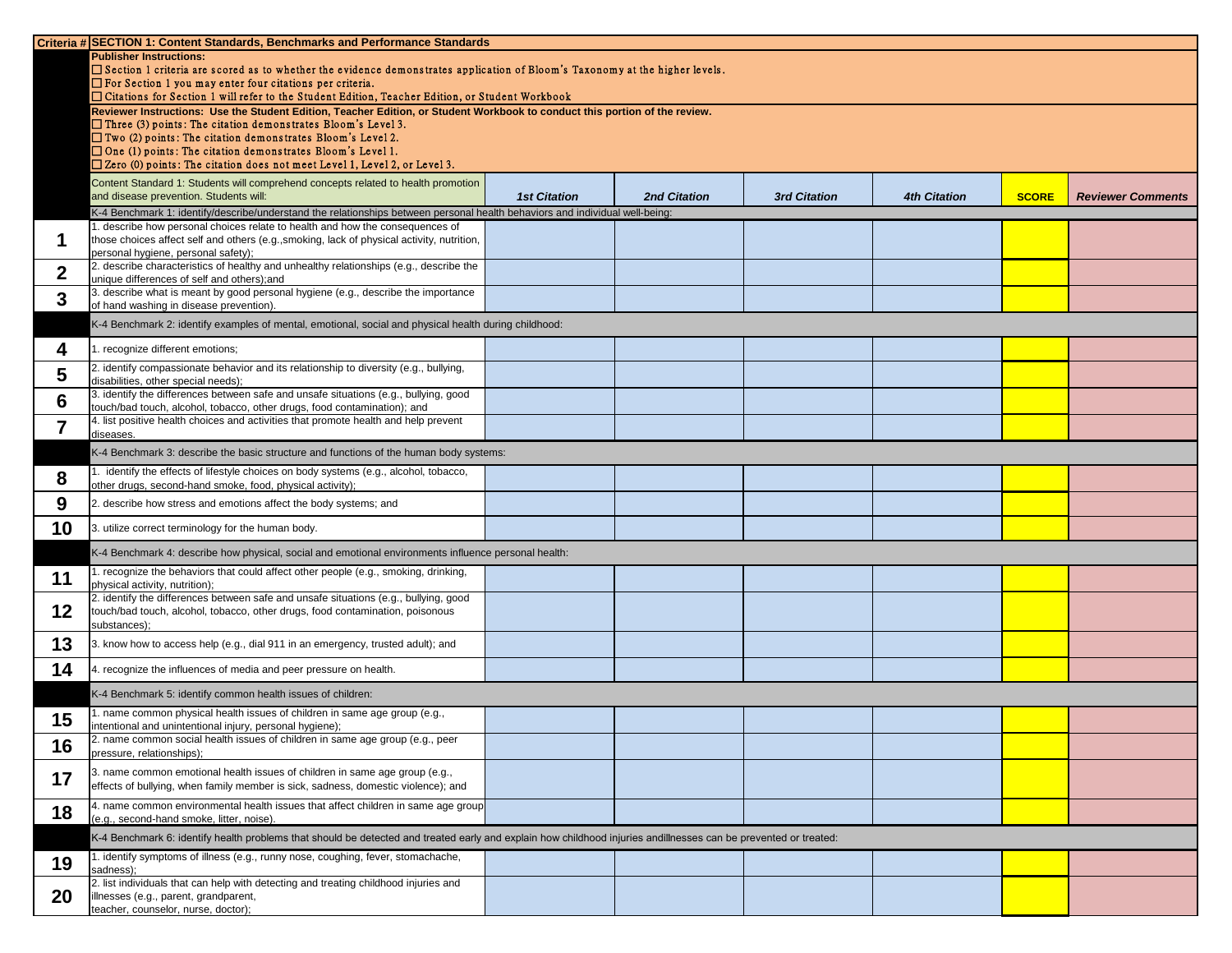| 21 | 3. identify the benefits of following the directions of health care providers;                                                                                                                                                                                                            |  |  |
|----|-------------------------------------------------------------------------------------------------------------------------------------------------------------------------------------------------------------------------------------------------------------------------------------------|--|--|
| 22 | 4. list safety rules for different situations (e.g., playground safety, bus safety,<br>classroom rules); and                                                                                                                                                                              |  |  |
| 23 | 5. describe the importance of taking personal responsibility for actions.                                                                                                                                                                                                                 |  |  |
|    | Content Standard 2: Students will demonstrate the ability to access valid health information and healthpromoting products and services. Students will:                                                                                                                                    |  |  |
|    | K-4 Benchmark 1: identify characteristics of valid health information and health-promoting products and services:                                                                                                                                                                         |  |  |
| 24 | 1. recognize safe and unsafe products in the home and community (e.g., bleach vs.<br>milk, used needles);                                                                                                                                                                                 |  |  |
| 25 | 2. identify appropriate adults to talk to regarding health and safety issues; and                                                                                                                                                                                                         |  |  |
| 26 | 3. recognize health-promoting products and services (e.g., food choices, community<br>services, physical activity).                                                                                                                                                                       |  |  |
|    | K-4 Benchmark 2: demonstrate the ability to locate resources from home, school and community that provide valid healthinformation:                                                                                                                                                        |  |  |
| 27 | 1. recall own address and phone number; identify safe adults (e.g., parent, teacher,<br>doctor, dentist, nurse, counselor, appropriate adult); and                                                                                                                                        |  |  |
| 28 | 2. recognize unsafe environments/situations.                                                                                                                                                                                                                                              |  |  |
|    | K-4 Benchmark 3: explain how the media influences the selection of health information, products and services:                                                                                                                                                                             |  |  |
| 29 | recognize that media messages may be misleading;                                                                                                                                                                                                                                          |  |  |
|    | K-4 Benchmark 4: demonstrate the ability to locate school and community health helpers:                                                                                                                                                                                                   |  |  |
| 30 | 1. recognize safety officials (e.g., police, fire, security, crossing guard); and                                                                                                                                                                                                         |  |  |
| 31 | 2. identify safe adults (e.g., parent, teacher, doctor, dentist, nurse, counselor,<br>appropriate adult).                                                                                                                                                                                 |  |  |
|    | Content Standard 3: Students will demonstrate the ability to practice health-enhancing behaviors and reduce health risks. Students will:                                                                                                                                                  |  |  |
|    | K-4 Benchmark 1: identify responsible health behaviors:                                                                                                                                                                                                                                   |  |  |
| 32 | list responsible health behaviors (e.g., washing hands, brushing teeth, exercise);                                                                                                                                                                                                        |  |  |
|    | K-4 Benchmark 2: identify personal health needs:                                                                                                                                                                                                                                          |  |  |
| 33 | 1. identify where to go when you don't feel good (e.g., parent, teacher, school nurse);                                                                                                                                                                                                   |  |  |
| 34 | 2. recognize the importance of hygiene (e.g., washing hands to avoid colds); and                                                                                                                                                                                                          |  |  |
| 35 | 3. identify personal safety rules (e.g., don't push others, playground safety, don't go<br>with strangers).                                                                                                                                                                               |  |  |
|    | K-4 Benchmark 3: compare behaviors that are safe to those that are risky or harmful:                                                                                                                                                                                                      |  |  |
| 36 | 1. list safety rules; and                                                                                                                                                                                                                                                                 |  |  |
| 37 | 2. list safe and unsafe situations.                                                                                                                                                                                                                                                       |  |  |
|    | K-4 Benchmark 4: demonstrate strategies to improve or maintain personal health:                                                                                                                                                                                                           |  |  |
| 38 | 1. identify ways to improve or maintain personal health in the areas related to<br>sexuality; nutrition; alcohol, tobacco and other drug use; physical activity; personal<br>safety; mental, social and emotional well-being (e.g., eat fruits and vegetables,<br>exercise, don't smoke). |  |  |
|    | K-4 Benchmark 5: develop injury prevention and management strategies for personal health:                                                                                                                                                                                                 |  |  |
| 39 | 1. identify substances that are unsafe to touch (e.g., blood, bleach, needles); and                                                                                                                                                                                                       |  |  |
| 40 | 2. practice safety rules at home, in school and in the community.                                                                                                                                                                                                                         |  |  |
|    | K-4 Benchmark 6: demonstrate ways to avoid and reduce threatening situations:                                                                                                                                                                                                             |  |  |
| 41 | 1. list situations that may be dangerous; and                                                                                                                                                                                                                                             |  |  |
| 42 | 2. list trusted adults to go to when faced with a dangerous situation.                                                                                                                                                                                                                    |  |  |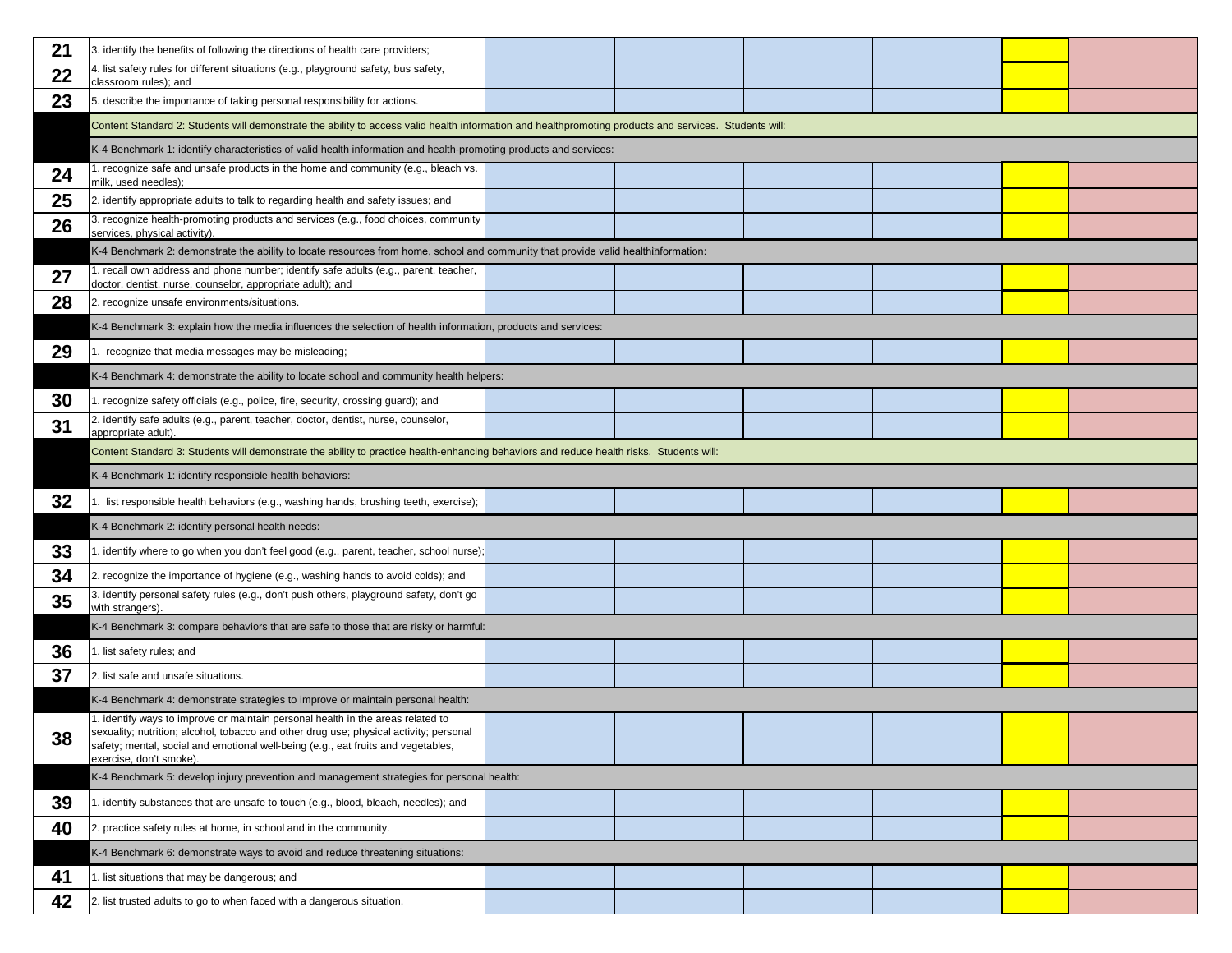|    | K-4 Benchmark 7: apply skills to manage stress:                                                                                                                                                                                                                                                      |  |  |
|----|------------------------------------------------------------------------------------------------------------------------------------------------------------------------------------------------------------------------------------------------------------------------------------------------------|--|--|
| 43 | 1. practice stress management skills (e.g., daily physical activity, singing, being read<br>to).                                                                                                                                                                                                     |  |  |
|    | Content Standard 4: Students will analyze the influence of culture, media, technology and other factors on health. Students will:                                                                                                                                                                    |  |  |
|    | K-4 Benchmark 1: describe how cultures within the local community influence personal health behaviors:                                                                                                                                                                                               |  |  |
| 44 | 1. list similarities and differences in cultures within the community; and                                                                                                                                                                                                                           |  |  |
| 45 | 2. list how the media and culture portray gender roles (e.g., pink=girls, blue=boys,<br>short hair vs. long hair, different toys).                                                                                                                                                                   |  |  |
|    | K-4 Benchmark 2: Explain how media influences thoughts, feelings and health behaviors:                                                                                                                                                                                                               |  |  |
| 46 | 1. list different forms of media (e.g., television, newspaper, magazines, radio);                                                                                                                                                                                                                    |  |  |
| 47 | 2. list the purposes for media (e.g., entertain, sell products, promote services);                                                                                                                                                                                                                   |  |  |
| 48 | 3. understand that not all media messages are true; and                                                                                                                                                                                                                                              |  |  |
| 49 | 4. understand how media influences feelings and thoughts.                                                                                                                                                                                                                                            |  |  |
|    | K-4 Benchmark 3: describe ways technology can influence personal health:                                                                                                                                                                                                                             |  |  |
| 50 | 1. list different forms of technology (e.g., computers, video games, microwaves, cell<br>phones);                                                                                                                                                                                                    |  |  |
| 51 | 2. list the purposes for technology (e.g., convenience, entertainment, selling<br>products, promoting services); and                                                                                                                                                                                 |  |  |
| 52 | 3. understand that technology affects how we live.                                                                                                                                                                                                                                                   |  |  |
|    | K-4 Benchmark 4: explain how information from school and family influences health:                                                                                                                                                                                                                   |  |  |
| 53 | 1. list health messages that families give in the areas related to sexuality; nutrition;<br>alcohol, tobacco and other drug use; physical activity; personal safety; mental, social<br>and emotional well-being (e.g., what types of snacks you eat at home, stranger<br>danger, family activities). |  |  |
|    | Content Standard 5: Students will demonstrate the ability to use interpersonal communication skills to enhance health. Students will:                                                                                                                                                                |  |  |
|    | K-4 Benchmark 1: distinguish between verbal and non-verbal communication:                                                                                                                                                                                                                            |  |  |
| 54 | 1. describe the differences between verbal and non-verbal communication;                                                                                                                                                                                                                             |  |  |
| 55 | 2. understand that people communicate in different ways; and                                                                                                                                                                                                                                         |  |  |
| 56 | 3. recognize different feelings and the verbal and non-verbal forms of<br>communication associated with them.                                                                                                                                                                                        |  |  |
|    | K-4 Benchmark 2: describe characteristics needed to be a responsible friend and family member:                                                                                                                                                                                                       |  |  |
| 57 | 1. list characteristics of behaviors that are healthy; and                                                                                                                                                                                                                                           |  |  |
| 58 | 2. identify actions to help friends make healthy decisions.                                                                                                                                                                                                                                          |  |  |
|    | K-4 Benchmark 3: demonstrate positive ways to express needs, wants and feelings:                                                                                                                                                                                                                     |  |  |
| 59 | 1. identify feelings associated with different situations (e.g., conflict -<br>frustration/satisfaction; birthday - happy/excited); and                                                                                                                                                              |  |  |
| 60 | 2. identify how to express feelings in a positive way.                                                                                                                                                                                                                                               |  |  |
|    | K-4 Benchmark 4: demonstrate ways to communicate care, consideration and respect of self and others:                                                                                                                                                                                                 |  |  |
| 61 | 1. demonstrate the ability to use "I" statements.                                                                                                                                                                                                                                                    |  |  |
|    | K-4 Benchmark 5: demonstrate attentive listening skills to build and maintain health-enhancing relationships:                                                                                                                                                                                        |  |  |
| 62 | 1. understand the importance of letting people speak without interruption;                                                                                                                                                                                                                           |  |  |
| 63 | 2. understand when it is appropriate to interrupt for health needs; and                                                                                                                                                                                                                              |  |  |
| 64 | 3. recognize when someone is telling you to do something that is wrong.                                                                                                                                                                                                                              |  |  |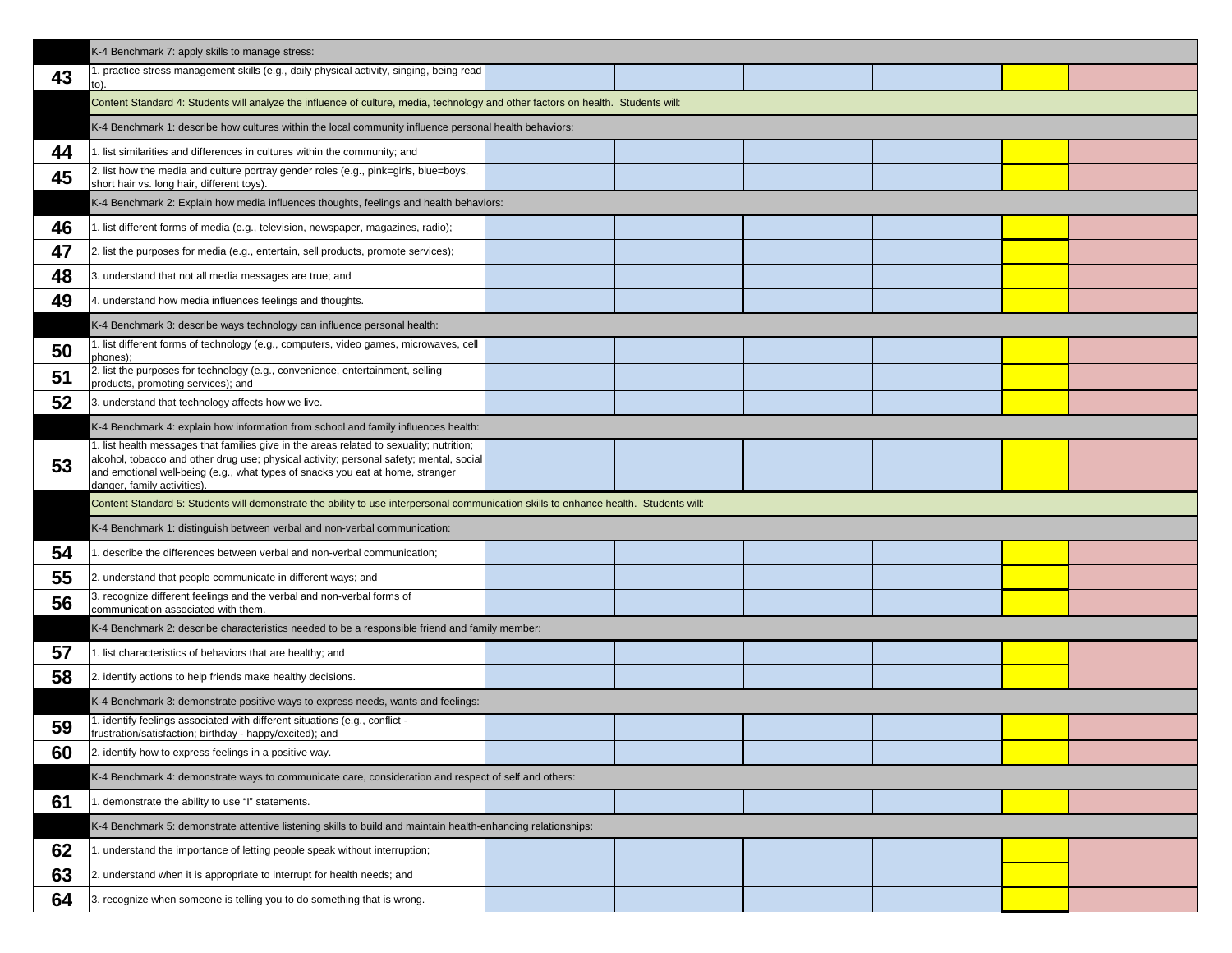|    | K-4 Benchmark 6: demonstrate refusal skills and explain why they are important to enhance health:                                                                                                                             |  |  |
|----|-------------------------------------------------------------------------------------------------------------------------------------------------------------------------------------------------------------------------------|--|--|
| 65 | 1. identify refusal skills in the areas related to sexuality (e.g., good touch/bad touch);<br>nutrition; alcohol, tobacco and other drug use; physical activity; personal safety;<br>mental, social and emotional well-being. |  |  |
|    | K-4 Benchmark 7: differentiate between negative and positive behaviors used in conflict situations:                                                                                                                           |  |  |
| 66 | 1. list the differences between negative and positive behaviors; and                                                                                                                                                          |  |  |
| 67 | 2. list situations that cause conflict.                                                                                                                                                                                       |  |  |
|    | K-4 Benchmark 8: demonstrate non-violent strategies to resolve conflicts:                                                                                                                                                     |  |  |
| 68 | 1. list non-violent strategies to resolve conflict;                                                                                                                                                                           |  |  |
| 69 | 2. list situations that cause conflict;                                                                                                                                                                                       |  |  |
|    | Content Standard 6: Students will demonstrate the ability to use goal-setting and decision-making skills to enhance health. Students will:                                                                                    |  |  |
|    | K-4 Benchmark 1: demonstrate the ability to apply a decision-making process to health issues and problems:                                                                                                                    |  |  |
| 70 | 1. list steps in the decision-making process.                                                                                                                                                                                 |  |  |
|    | K-4 Benchmark 2: explain when to ask for assistance in making health-related decisions and setting health goals:                                                                                                              |  |  |
| 71 | 1. list examples of when it is appropriate to ask for help in making health-related<br>decisions (e.g., when you are lost, when being bullied);                                                                               |  |  |
|    | K-4 Benchmark 3: predict outcomes of positive health decisions:                                                                                                                                                               |  |  |
| 72 | 1. list consequences of actions (e.g., wearing a seat belt will help avoid injuries if in<br>a car accident).                                                                                                                 |  |  |
|    | K-4 Benchmark 4: set a personal health goal and track progress toward achievement:                                                                                                                                            |  |  |
| 73 | 1. list what personal health goals are appropriate for your age (e.g., wash hands,<br>wear seat belts)                                                                                                                        |  |  |
|    | Content standard 7: Students will demonstrate the ability to advocate for personal, family, peer and community health. Students will:                                                                                         |  |  |
|    | K-4 Benchmark 1: describe a variety of methods to convey accurate health information and ideas:                                                                                                                               |  |  |
| 74 | 1. list ways to convey accurate health information and ideas (e.g., storytelling, talking<br>to a health professional).                                                                                                       |  |  |
|    | K-4 Benchmark 2: express information and opinions about health issues:                                                                                                                                                        |  |  |
| 75 | 1. be able to express feelings to others (e.g., when they are sick, feel unsafe).                                                                                                                                             |  |  |
|    | K-4 Benchmark 3: identify community agencies/resources that advocate for healthy individuals, families, peers and communities:                                                                                                |  |  |
| 76 | 1. identify appropriate adults to go to for health issues (e.g., who is a safe adult to go<br>to when you are being bullied).                                                                                                 |  |  |
|    | K-4 Benchmark 4: demonstrate the ability to influence and support others in making health-enhancing choices:                                                                                                                  |  |  |
| 77 | 1. list positive health choices.                                                                                                                                                                                              |  |  |
|    |                                                                                                                                                                                                                               |  |  |
|    |                                                                                                                                                                                                                               |  |  |

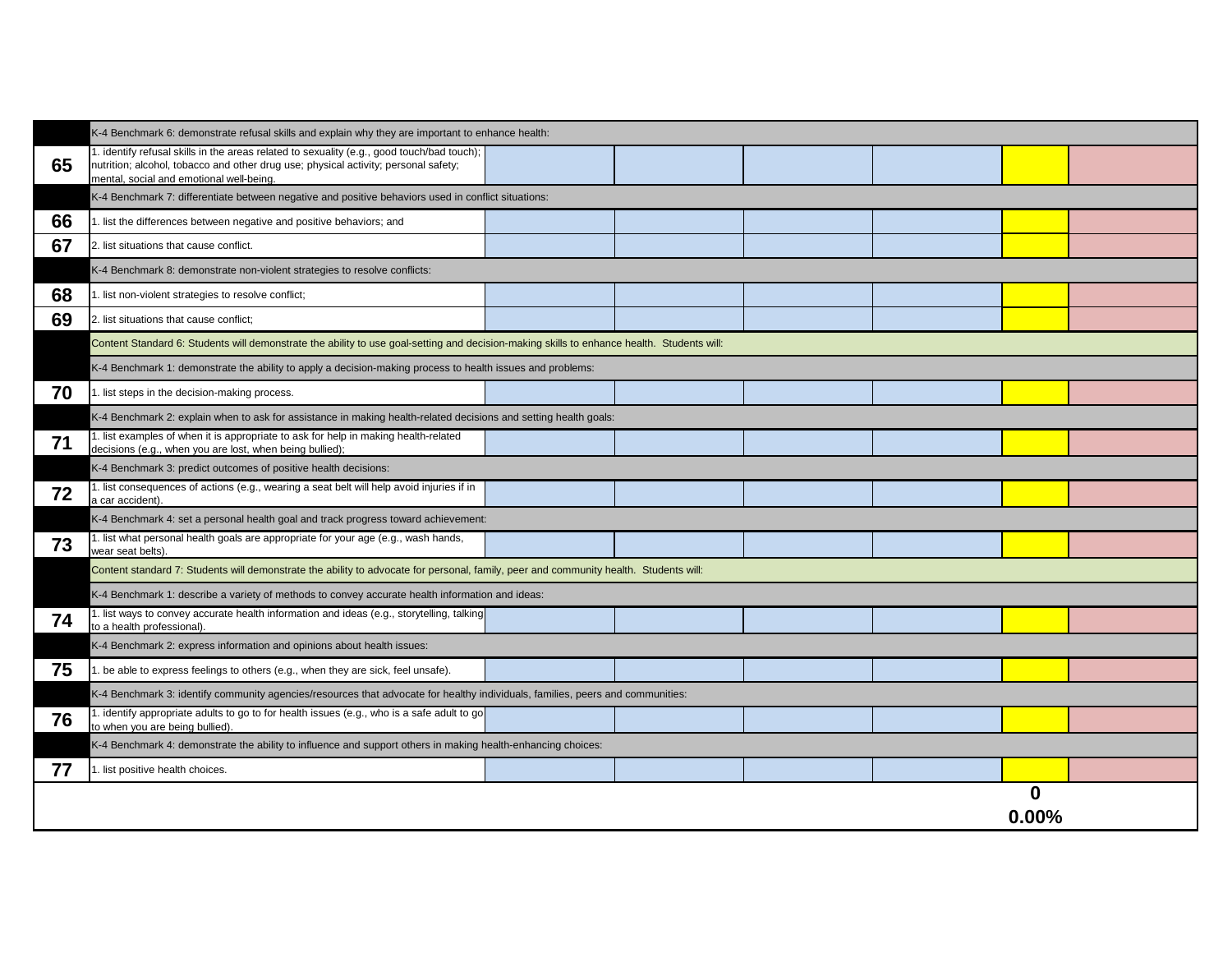|    | <b>Criteria # SECTION 2: Other Relevant Criteria</b>                                                                                                                                                                                                                                                                                                                                                                                                                                             |                     |                     |                     |              |                          |
|----|--------------------------------------------------------------------------------------------------------------------------------------------------------------------------------------------------------------------------------------------------------------------------------------------------------------------------------------------------------------------------------------------------------------------------------------------------------------------------------------------------|---------------------|---------------------|---------------------|--------------|--------------------------|
|    | <b>Publisher Instructions:</b><br>$\Box$ Section 2 criteria are scored as to whether the evidence occurs in the instructional material; they are NOT scored using Bloom's.<br>□ Citations for Section 2 Other Relevant Criteria" will usually refer to the Teacher Edition, but may refer to the Student Edition.<br>$\Box$ List one citation per occurrence cell.<br>$\Box$ All three citation occurrences must be found satisfactory by the Reviewer to meet the requirements of the standard. |                     |                     |                     |              |                          |
|    |                                                                                                                                                                                                                                                                                                                                                                                                                                                                                                  |                     |                     |                     |              |                          |
|    | Reviewer Instructions: Use the Teacher's Edition and the Student Edition to conduct this portion of the review.<br>$\Box$ Zero (0): All 3 citations did not meet the requirements of the standard.<br>$\Box$ One and a Half (1.5): All 3 citations met the requirements of the standard.                                                                                                                                                                                                         |                     |                     |                     |              |                          |
|    | SECTION 2.A: Other Relevant Criteria - Publisher's Criteria                                                                                                                                                                                                                                                                                                                                                                                                                                      |                     |                     |                     |              |                          |
|    | Materials aligned with standards provide sequential, cumulative instruction                                                                                                                                                                                                                                                                                                                                                                                                                      |                     |                     |                     |              |                          |
|    | and practice opportunities for a full range of foundational skills. (Specify or                                                                                                                                                                                                                                                                                                                                                                                                                  |                     |                     |                     |              |                          |
|    | cite how the following instructional recommendations occur within this                                                                                                                                                                                                                                                                                                                                                                                                                           |                     |                     |                     |              |                          |
|    | curriculum.)                                                                                                                                                                                                                                                                                                                                                                                                                                                                                     | <b>Occurrence 1</b> | <b>Occurrence 2</b> | <b>Occurrence 3</b> | <b>SCORE</b> | <b>Reviewer Comments</b> |
| 78 | Academic Vocabulary: Provide focused resources to support students' acquisition<br>of both general academic vocabulary and domain-specific vocabulary.                                                                                                                                                                                                                                                                                                                                           |                     |                     |                     |              |                          |
| 79 | <b>Content:</b> Provide clearly stated learning goals and objectives for lessons and tasks.                                                                                                                                                                                                                                                                                                                                                                                                      |                     |                     |                     |              |                          |
| 80 | Content: Provide a scope and sequence that enables students to demonstrate their<br>independent capacity to read and write at the appropriate level of complexity and<br>sophistication defined by the standards.                                                                                                                                                                                                                                                                                |                     |                     |                     |              |                          |
| 81 | <b>Equity:</b> Offer strategies for teachers to meet the needs of a range of learners,<br>including advanced students and those requiring remediation.                                                                                                                                                                                                                                                                                                                                           |                     |                     |                     |              |                          |
| 82 | Equity: Provide a balanced representation of people and points of view and is free<br>of bias regarding issues such as race, gender, religion, environment, business,<br>industry, political orientation, careers, and career choices.                                                                                                                                                                                                                                                           |                     |                     |                     |              |                          |
| 83 | Equity: Provide opportunities for teacher and students to integrate with other content<br>areas.                                                                                                                                                                                                                                                                                                                                                                                                 |                     |                     |                     |              |                          |
| 84 | Assessment: Offer assessment tools that measure student progress.                                                                                                                                                                                                                                                                                                                                                                                                                                |                     |                     |                     |              |                          |
| 85 | Assessment: Offer varied formative and summative assessment tools, clearly<br>defining which standards are being assessed.                                                                                                                                                                                                                                                                                                                                                                       |                     |                     |                     |              |                          |
| 86 | Technology and Digital Resources: Materials include teacher supports, strategies<br>and resources in the Teacher Edition that are user-friendly and supportive of student<br>learning.                                                                                                                                                                                                                                                                                                           |                     |                     |                     |              |                          |
|    | SECTION 2.B: Other Relevant Criteria - Student/Teacher Edition                                                                                                                                                                                                                                                                                                                                                                                                                                   |                     |                     |                     |              |                          |
|    |                                                                                                                                                                                                                                                                                                                                                                                                                                                                                                  | <b>Occurrence 1</b> | <b>Occurrence 2</b> | <b>Occurrence 3</b> | <b>SCORE</b> | <b>Reviewer Comments</b> |
| 87 | The material provides pictorials, graphics and illustrations that represent diversity of<br>cultures, race, color, creed, national origin, age, gender, language or disability.                                                                                                                                                                                                                                                                                                                  |                     |                     |                     |              |                          |
| 88 | The material provides a variety of cultural perspectives used within the lesson<br>content to account for various cultural/background experiences.                                                                                                                                                                                                                                                                                                                                               |                     |                     |                     |              |                          |
| 89 | The material provides an introduction to the lesson including the comprehension<br>questions (i.e., focus questions or guiding questions) the student will be expected to<br>answer at the conclusion of the classroom instruction.                                                                                                                                                                                                                                                              |                     |                     |                     |              |                          |
| 90 | The material provides activities for students to make interdisciplinary connections to<br>science, language arts, math, music, art and sports plus connections with their<br>personal experiences.                                                                                                                                                                                                                                                                                               |                     |                     |                     |              |                          |
| 91 | The material provides references to support student learning such as a glossary and<br>word lists.                                                                                                                                                                                                                                                                                                                                                                                               |                     |                     |                     |              |                          |
| 92 | Within each lesson of the Teacher's Edition, there are clear measurable learning<br>objectives and opportunities for differentiated instruction.                                                                                                                                                                                                                                                                                                                                                 |                     |                     |                     |              |                          |
| 93 | The Teacher's Edition provides tiered activities for differentiated instruction to meet<br>the needs of all students including below proficiency and advanced learners.                                                                                                                                                                                                                                                                                                                          |                     |                     |                     |              |                          |

| <b>SCORE</b> | <b>Reviewer Comments</b> |
|--------------|--------------------------|
|              |                          |
|              |                          |
|              |                          |
|              |                          |
|              |                          |
|              |                          |
|              |                          |
|              |                          |
|              |                          |

| <b>SCORE</b> | <b>Reviewer Comments</b> |
|--------------|--------------------------|
|              |                          |
|              |                          |
|              |                          |
|              |                          |
|              |                          |
|              |                          |
|              |                          |
|              |                          |
|              |                          |